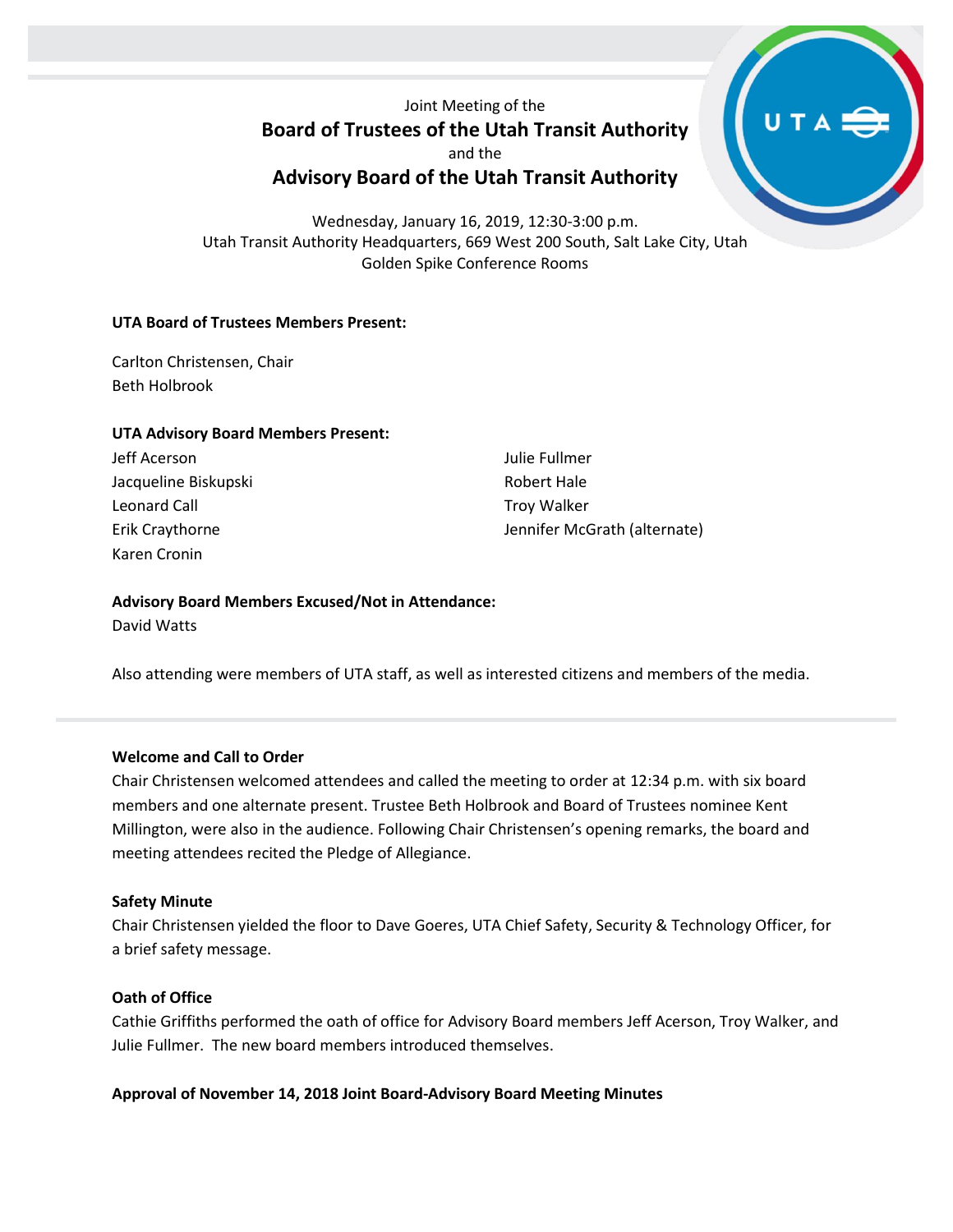A motion to approve the November 14, 2018 Joint Board-Advisory Board Meeting Minutes was made by Member Cronin and seconded by Member Call with the addition of mentioning that Member Biskupski was sworn in during the meeting. The motion carried unanimously.

#### **Election of Advisory Board Officers**

A motion was made by Member Fullmer for Jeff Acerson to serve as chair. Member Cronin seconded the motion which passed unanimously.

A motion was made by Member Craythorne for Troy Walker to serve as vice chair. Member Call seconded the motion which passed unanimously.

A motion was made by Alternate Member McGrath for Karen Cronin to serve as second vice chair. Member Walker seconded the motion which passed unanimously.

Following the election of the Advisory Board officers, UTA Board Chair Christensen turned the remainder of the meeting over to Chair Acerson then joined the other trustees in the audience.

# **Public Comment Period**

Bob Biles, UTA Chief Financial Officer, introduced three individuals who gave public comment. George Chapman expressed his opinion on several items, including the proposed Point of the Mountain projects, bus window wraps, alcohol ads on busses, vaping and marijuana use at bus stops, and the Taylorsville Bus Rapid Transit (BRT). Mr. Chapman would like to see expanded service, better salaries for operators, and improved bus stops and canopies, among other improvements.

Andrew Jackson, Executive Director of Mountainland Association of Governments, advocated for a policy change that would allow for a transit pass program for victims of domestic abuse and recently released inmates. Questions about funding and what changes are needed were asked by Advisory Board members and answered by Mr. Jackson and UTA Interim Executive Director Steve Meyer.

Mayor Mark Shepherd of Clearfield spoke about the TOD projects in progress in his city. Mayor Shepherd said he appreciates the UTA staff and their efforts to move TOD projects forward. Mayor Shepherd requested that the timeline for approving station area plans be moved up to February instead of March 20, 2019.

#### **Discussion and Potential Action on Compensation of Board of Trustees**

Chair Acerson opened the discussion and Advisory Board Members Craythorne and Cronin expressed their desire for the subject to be on the agenda because it is the Advisory Board's responsibility to officially set the salary of the Board of Trustees. Member Cronin clarified that the previous UTA board approved the 2019 budget with a placeholder for the maximum allowed trustee salary of \$150,000 with the understanding that the issue would be revisited by the new Advisory Board. Steve Meyer introduced representatives from Employer's Council, a firm tasked with conducting a compensation study to inform the compensation decision. Ryan Nelson, Utah President of Employer's Council,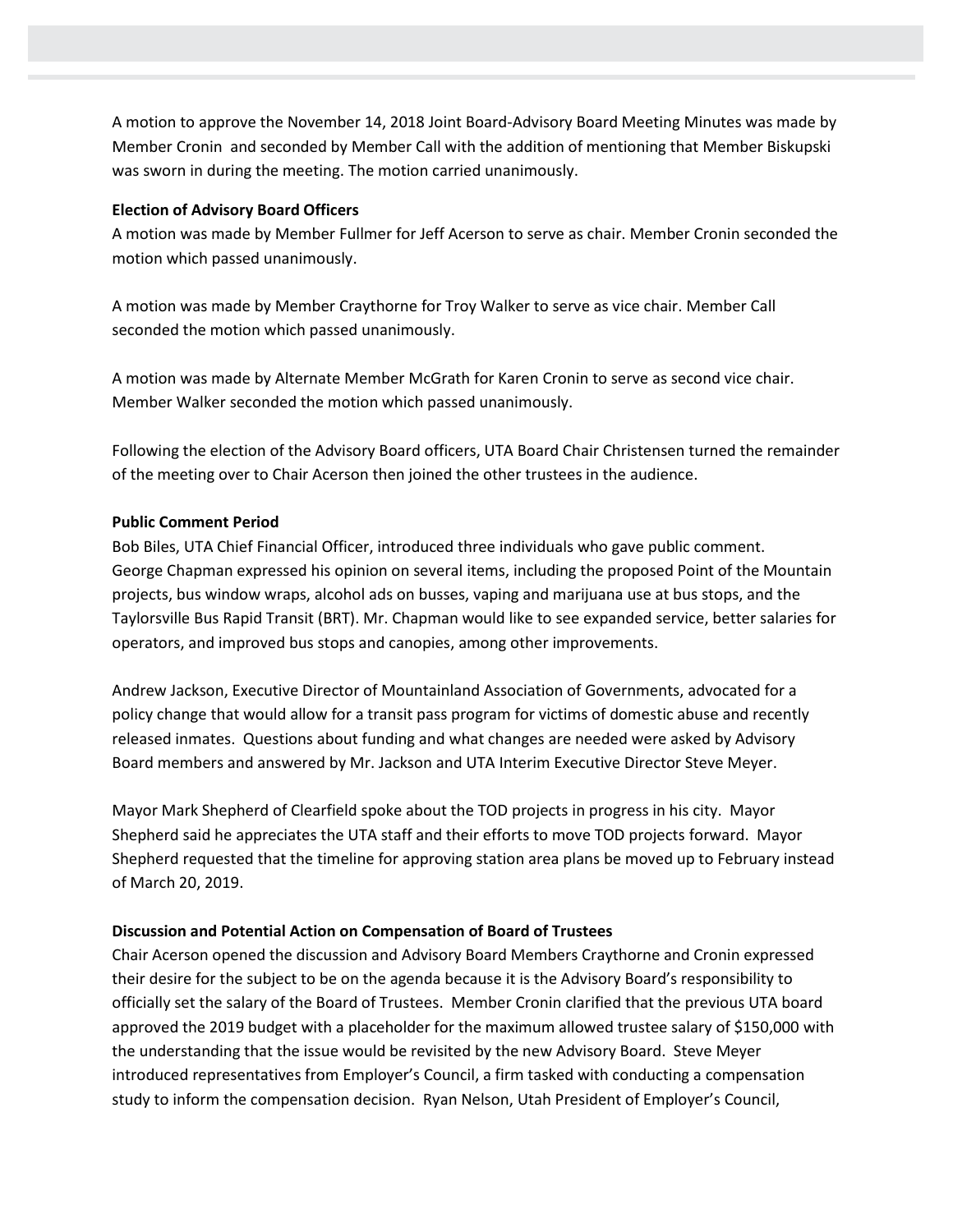together with Kimberly Barton, also with Employer's Council who joined the meeting by phone, presented the results of a compensation study. Questions were asked regarding job descriptions, the company's previous interaction with UTA, UTA benefits, local comparables, and the reliability of the data collected and recommendations given. Ms. Barton and Mr. Nelson answered the questions and gave suggestions for how to approach the task of setting compensation based on pay philosophy, job duties, and market comparables. Ms. Barton stated that based on positions with similar job components, the market data indicate a salary price point of \$178,000 with a 15% range above and below that point (\$155,000-205,000). Kim Ulibarri, UTA Chief People Officer, clarified that benefits for the trustees are the same as those of other UTA employees, and pointed out that retirement benefits require five years of employment for vesting purposes, which means that trustees serving one term would not be eligible for those benefits. Member Craythorne suggested that it is not good practice to start a position at the top of the salary range because that would not leave room for pay-forperformance options.

After some discussion about the responsibilities of the trustees and size of the UTA organization versus other comparable organizations, Member Craythorne made a motion to set the compensation of the members of the UTA Board of Trustees at \$129,000. Member Fullmer seconded the motion and all voted in favor by roll call.

Following the vote, Member Call asked about the process of setting compensation going forward. Mr. Meyer indicated that the legislation does not spell out an ongoing process. Member Craythorne asked about vesting for trustees and Member Biskupski suggested that a change could be made to allow for vesting at two years. Kim Ulibarri, UTA Chief People Officer, stated that the collective bargaining agreement precludes changing vesting periods unilaterally, but that her staff would look into other options to bring before the Advisory Board at a later date.

# **Service, Capital Development and Transit-Oriented Development Plan Process Board Policy Review: Transit-Oriented Development**

Paul Drake, Senior Manager of Real Estate and Transit Oriented Development, presented UTA's revised process for transit-oriented development (TOD) and described TOD as compact, highintensity development around transit hubs. TOD has been a major initiative over the last decade along the Wasatch Front and UTA has prepared a policy to define its TOD requirements. The transit legislation of 2018 outlined the involvement of the Board of Trustees and the Advisory Board in TOD. Questions were asked regarding affordable housing and zoning. Mr. Drake answered the questions and the Advisory Board engaged in discussion regarding the issues.

# **Capital Project Update: Point of the Mountain Plan**

Mary DeLoretto, UTA Director of Capital Projects, presented information regarding the Point of the Mountain Plan. Ms. DeLoretto explained that the Point of the Mountain (POM) Commission was created by the legislature and has various objectives involving all aspects of community development. Ms. DeLoretto presented the transportation efforts of the POM Commission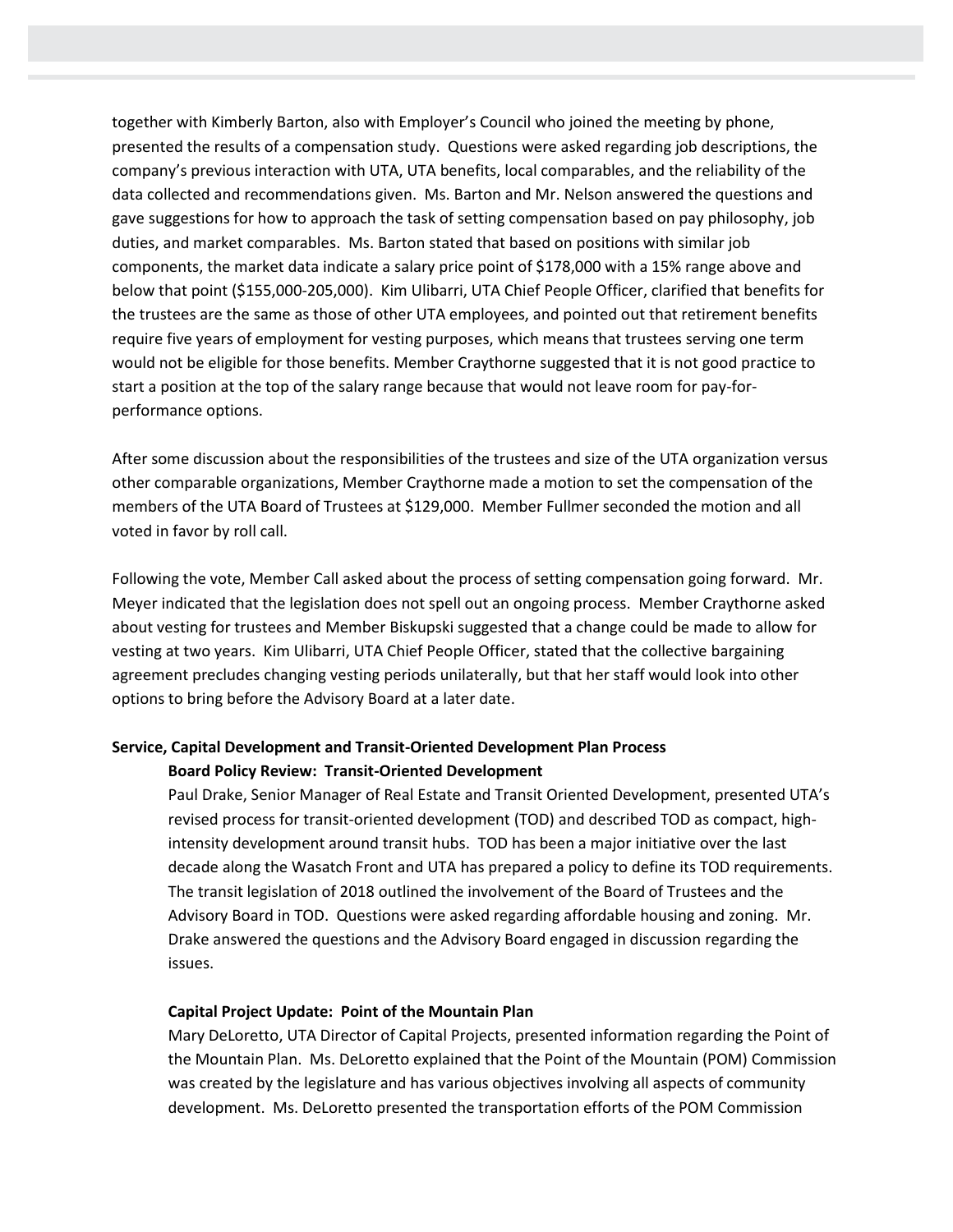goals as addressed in the 2018 Vision Study. Ms. DeLoretto also spoke about an upcoming alternatives analysis study for TRAX extension options and emphasized that the Advisory Board would be informed and community engagement would take place throughout the project process. Questions were asked regarding the possible TRAX alignment, cost, and community engagement, which were answered by Ms. DeLoretto.

## **Service Planning Update: UTA Service Choices Study**

Laura Hanson, UTA Director of Planning, outlined the varying modes and models of transportation and transit within Wasatch Front communities. Ms. Hanson explained that each transit project is collaborative with other organizations and involves community outreach in order to meet the varying needs of each community. Ms. Hanson explained the different transit goals (coverage vs. ridership), and presented information about the UTA Service Choices engagement process that will be kicking off in April with an online survey and community open houses. The survey and open houses, along with community leader workshops will inform the service planning process in order to find community-centered transit solutions. Ms. Hanson also addressed a comment about micro transit as a possible option for first and last mile coverage.

### **AR2019-01-01 Giving Notice and Setting Regular Meeting Dates for Calendar Year 2019**

Chair Acerson presented the proposed 2019 meeting schedule and mentioned that an additional meeting is needed for approving TOD projects earlier than anticipated.

Member Cronin moved to approve the schedule as written with the addition of a meeting on February 20th at 11:00 a.m. Member Walker seconded the motion and all voted in favor.

#### **2019 Legislative Priorities**

Matt Sibul, UTA Government Relations Director, presented issues relevant to UTA and transit which may be addressed by the Utah Legislature in 2019. Among possible legislation is a proposal to change the Advisory Board name to Advisory Council to reduce confusion with UTA Board of Trustees. Additionally, there are several technical changes that need to be made to the 2018 transit legislation SB136. Mr. Sibul explained that a crucial function for UTA is to educate legislators about transit. Mr. Sibul invited Advisory Board members to attend Transit Day on the Hill on February 6<sup>th</sup>. A question was asked regarding 4<sup>th</sup> quarter funds, which was addressed by Mr. Sibul.

#### **Agency Report**

UTA Board of Trustees Chair Carlton Christensen presented a new organizational Structure for UTA. Chair Christensen reported that the Board of Trustees is moving forward on the recruitment of new Executive Director. A recruiting firm has been hired to help with the process and they will reach out to stakeholders, including the Advisory Board.